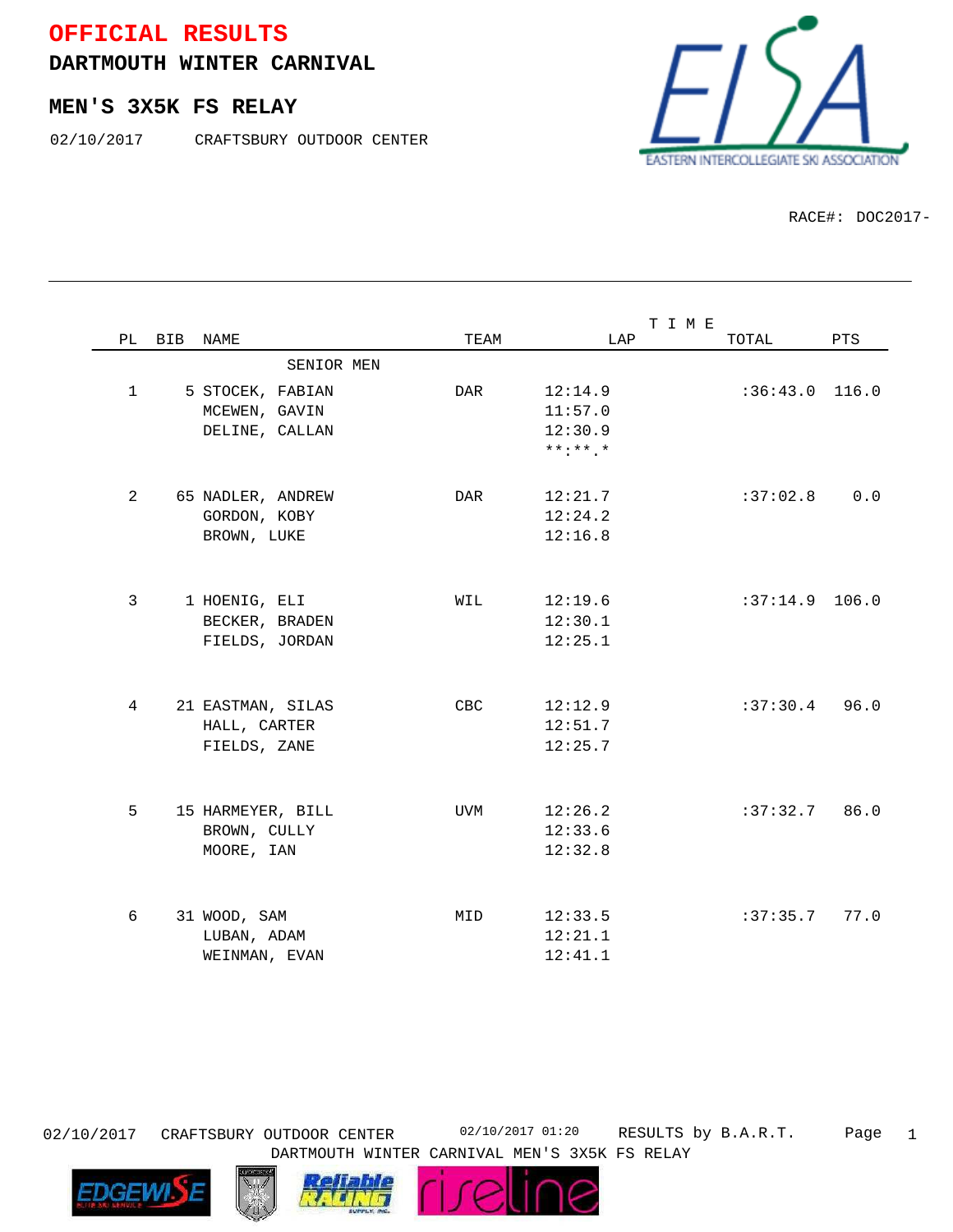|    |     |                       |      |         | T I M E  |      |  |
|----|-----|-----------------------|------|---------|----------|------|--|
| PL | BIB | NAME                  | TEAM | LAP     | TOTAL    | PTS  |  |
| 7  |     | 108 CONSENSTEIN, JACK |      | 12:29.5 | :37:38.9 | 0.0  |  |
|    |     | CARR, EVAN            |      | 12:39.5 |          |      |  |
|    |     | SYBEN, DYLAN          |      | 12:29.8 |          |      |  |
|    |     |                       |      |         |          |      |  |
| 8  |     | 45 MEYER, IAN         | HAR  | 12:31.3 | :37:57.4 | 68.0 |  |
|    |     | SHEA, DEVLIN          |      | 12:45.9 |          |      |  |
|    |     | RHATIGAN, WILLIAM     |      | 12:40.1 |          |      |  |
| 9  |     | 25 SHAHEEN, SAMUEL    | BOW  | 12:35.2 | :38:00.7 | 60.0 |  |
|    |     | CORK, SEAN            |      | 12:35.9 |          |      |  |
|    |     | GROVES, MALCOLM       |      | 12:49.5 |          |      |  |
|    |     |                       |      |         |          |      |  |
| 10 |     | 71 HESS, GAVIN        | UNH  | 12:45.2 | :38:10.2 | 53.0 |  |
|    |     | CHRISTIAN, SHANE      |      | 12:37.1 |          |      |  |
|    |     | ALLEN, BEN            |      | 12:47.7 |          |      |  |
| 11 |     | 61 SCHRUPP, JACK      | WIL  | 12:48.4 | :38:11.9 | 0.0  |  |
|    |     | GARDNER, NICK         |      | 12:31.3 |          |      |  |
|    |     | COSTLEY, LUKE         |      | 12:52.0 |          |      |  |
|    |     |                       |      |         |          |      |  |
| 12 |     | 11 HOLMES, PETER      | UNH  | 13:05.2 | :38:16.7 | 0.0  |  |
|    |     | QUINN-SMITH, TYLER    |      | 12:27.7 |          |      |  |
|    |     | BODEWES, WILL         |      | 12:43.6 |          |      |  |
|    |     |                       |      |         |          |      |  |
| 13 |     | 35 RAMSAY, DUSTIN     | SLU  | 12:35.2 | :38:31.3 | 46.0 |  |
|    |     | CYR, BRENDAN          |      | 12:55.0 |          |      |  |
|    |     | SWOMLEY, CALVIN       |      | 13:01.0 |          |      |  |
| 14 |     | 85 GOSTOUT, CHRISTIAN | BOW  | 13:01.8 | :38:42.6 | 0.0  |  |
|    |     | WATSON, ORION         |      | 12:59.3 |          |      |  |
|    |     | ADICOFF, JACOB        |      | 12:41.4 |          |      |  |
|    |     |                       |      |         |          |      |  |
| 15 |     | 91 NOTTONSON, LEWIS   | MID  | 12:23.9 | :38:48.1 | 0.0  |  |
|    |     | VOLZ, JACOB           |      | 12:42.5 |          |      |  |
|    |     | MAHONEY, GABRIEL      |      | 13:41.5 |          |      |  |



RESULTS by B.A.R.T. Page 2 DARTMOUTH WINTER CARNIVAL MEN'S 3X5K FS RELAY





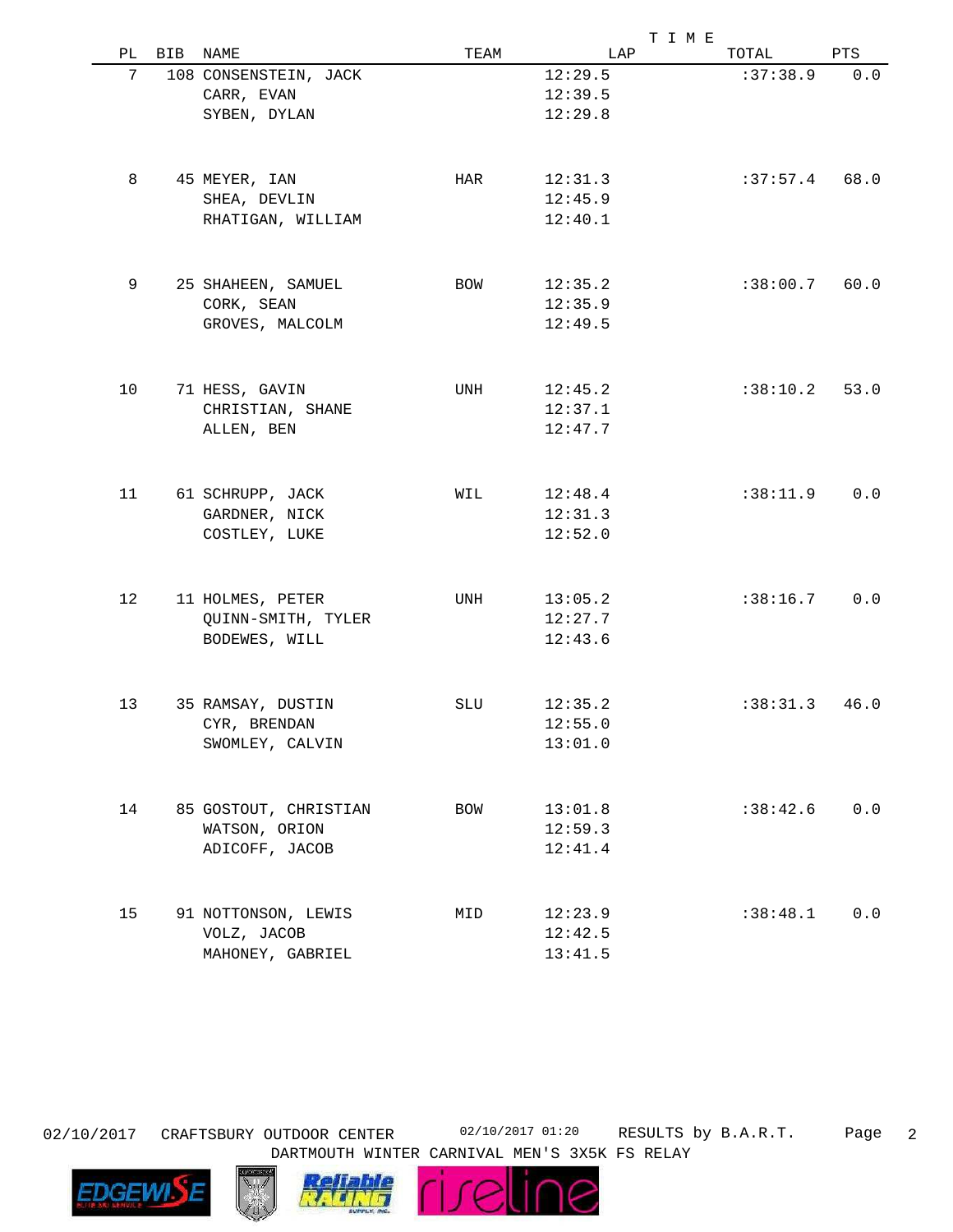|    |     |                           |      |         | T I M E         |      |  |
|----|-----|---------------------------|------|---------|-----------------|------|--|
| PL | BIB | NAME                      | TEAM | LAP     | TOTAL           | PTS  |  |
| 16 |     | 75 MIOSGA, JURI           | UVM  | 12:59.6 | :38:55.8        | 0.0  |  |
|    |     | O'CONNELL, FINN           |      | 12:55.5 |                 |      |  |
|    |     | HARMEYER, HENRY           |      | 13:00.5 |                 |      |  |
|    |     |                           |      |         |                 |      |  |
| 17 |     | 41 MILLSLAGLE, MAX        | BAT  | 12:51.0 | $:39:13.3$ 39.0 |      |  |
|    |     | MCDONALD, PARKER          |      | 12:36.6 |                 |      |  |
|    |     | HAMILTON, FORREST         |      | 13:45.5 |                 |      |  |
|    |     |                           |      |         |                 |      |  |
| 18 |     | 105 GREEN, CONNOR         | HAR  | 12:45.2 | :39:14.3        | 0.0  |  |
|    |     | FITZPATRICK, MACKINLEY    |      | 13:12.7 |                 |      |  |
|    |     | SIGURSLID, HAAKON         |      | 13:16.2 |                 |      |  |
|    |     |                           |      |         |                 |      |  |
| 19 |     | 118 TAKAGI-ATILANO, PAOLO |      | 12:57.8 | :39:49.4        | 0.0  |  |
|    |     | MERRENS, SAM              |      | 12:57.3 |                 |      |  |
|    |     | BIGELOW, MAGNUS           |      | 13:54.1 |                 |      |  |
| 20 |     | 55 SCHMELZLE, LIAM        | SMC  | 13:10.3 | :39:51.7        | 32.0 |  |
|    |     | LA LIBERTE, TORIN         |      | 13:17.0 |                 |      |  |
|    |     | DEETER, AARON             |      | 13:24.3 |                 |      |  |
|    |     |                           |      |         |                 |      |  |
| 21 |     | 101 MOREAU, NATHAN        | BAT  | 12:45.2 | :39:56.2        | 0.0  |  |
|    |     | GRAY, CONNOR W            |      | 13:54.3 |                 |      |  |
|    |     | LUKENS, LEO               |      | 13:16.5 |                 |      |  |
|    |     |                           |      |         |                 |      |  |
| 22 |     | 115 SINKLER, SAM          |      | 12:53.1 | :40:31.8        | 0.0  |  |
|    |     | FOREST, GABE              |      | 13:24.9 |                 |      |  |
|    |     | HALL, JACKSON             |      | 14:13.7 |                 |      |  |
|    |     |                           |      |         |                 |      |  |
| 23 |     | 81 HARRISON, SCOTT        | CBC  | 13:44.5 | :40:33.6        | 0.0  |  |
|    |     | EGGER, ANDREW             |      | 13:38.5 |                 |      |  |
|    |     | LIPHARD, IAN              |      | 13:10.4 |                 |      |  |
|    |     |                           |      |         |                 |      |  |
| 24 |     | 95 AYOTTE, BLAINE         | SLU  | 13:48.6 | :41:38.7        | 0.0  |  |
|    |     | YOUNG, RYAN               |      | 13:53.5 |                 |      |  |
|    |     | YOUNG, MATTHEW            |      | 13:56.5 |                 |      |  |

02/10/2017 CRAFTSBURY OUTDOOR CENTER 02/10/2017 01:20

RESULTS by B.A.R.T. Page 3 DARTMOUTH WINTER CARNIVAL MEN'S 3X5K FS RELAY